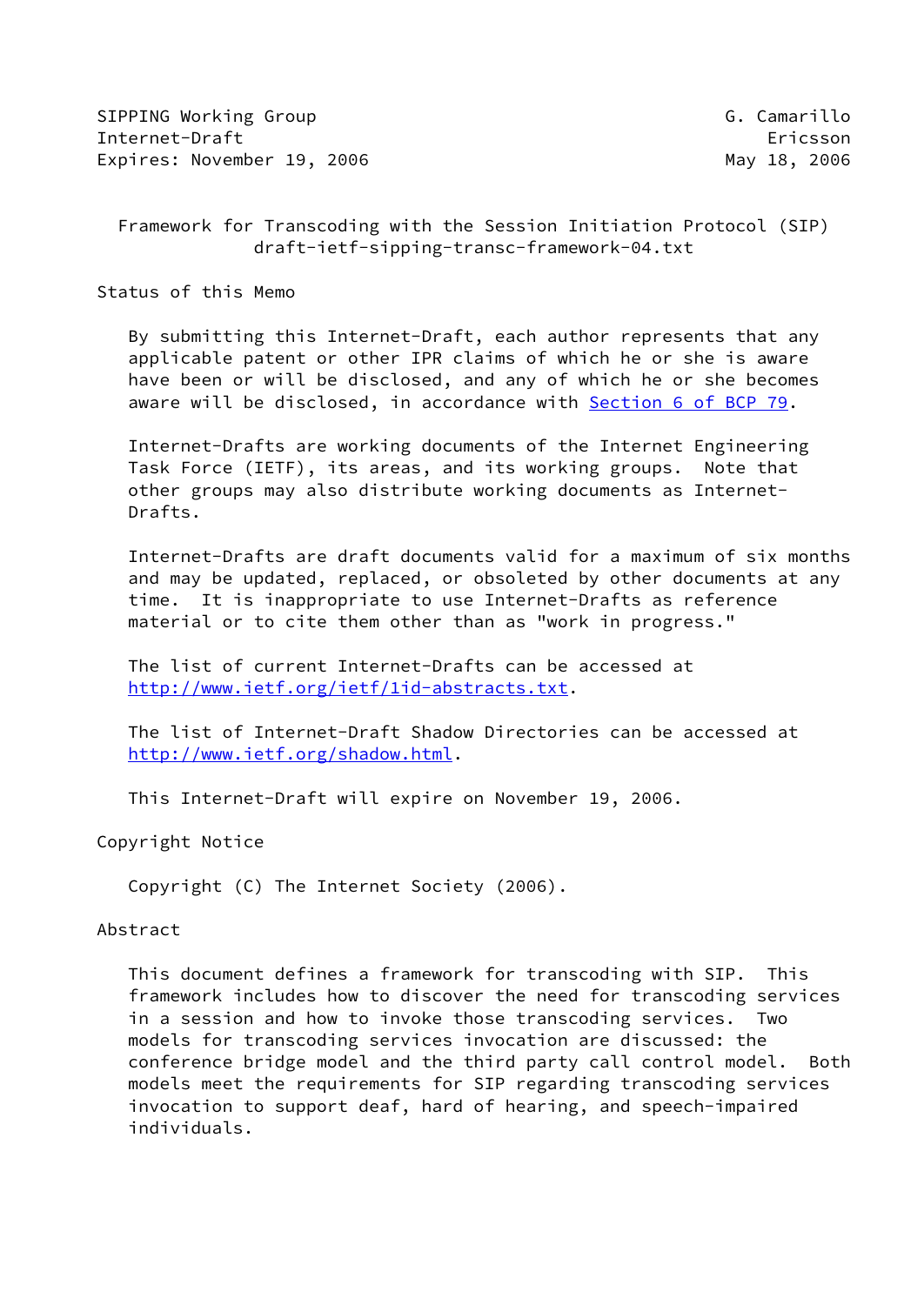| Internet-Draft<br>Transcoding Framework<br>May 2006 |  |
|-----------------------------------------------------|--|
|-----------------------------------------------------|--|

# Table of Contents

| Discovery of the Need for Transcoding Services $\dots \dots$ |  |
|--------------------------------------------------------------|--|
| $\frac{3}{2}$ . Transcoding Services Invocation 4            |  |
| $3.1$ . Third Party Call Control Transcoding Model 5         |  |
| $3.2$ . Conference Bridge Transcoding Model 6                |  |
| 4. Security Considerations 7                                 |  |
|                                                              |  |
|                                                              |  |
|                                                              |  |
|                                                              |  |
| 7.2. Informative References 9                                |  |
|                                                              |  |
| Intellectual Property and Copyright Statements 11            |  |
|                                                              |  |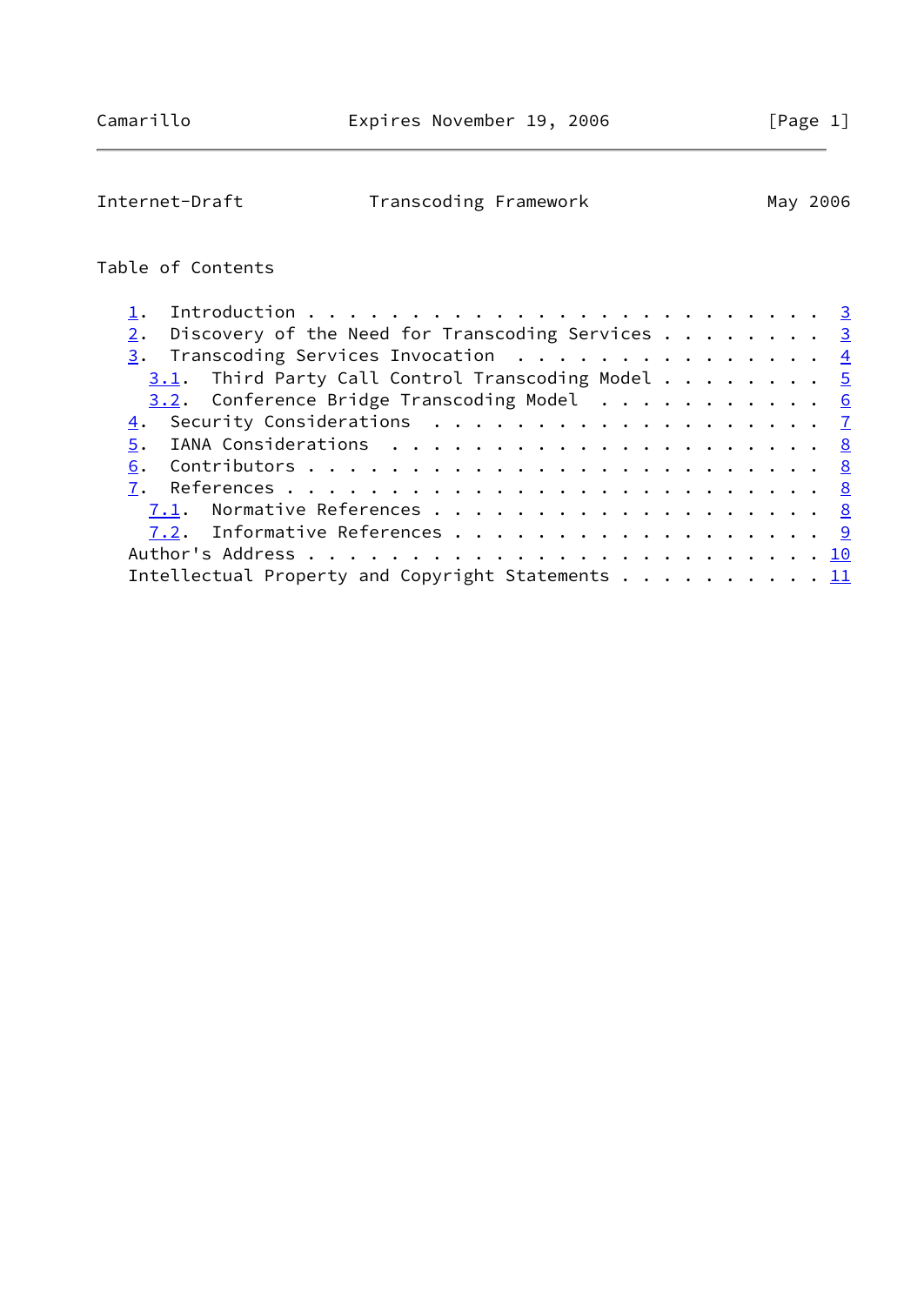Camarillo **Expires November 19, 2006** [Page 2]

<span id="page-2-1"></span>

Internet-Draft Transcoding Framework May 2006

## <span id="page-2-0"></span>[1](#page-2-0). Introduction

Two user agents involved in a SIP  $[3]$  $[3]$  dialog may find it impossible to establish a media session due to a variety of incompatibilities. Assuming that both user agents understand the same session description format (e.g., SDP  $[12]$  $[12]$ ), incompatibilities can be found at the user agent level and at the user level. At the user agent level, both terminals may not support any common codec or may not support common media types (e.g., a text-only terminal and an audio only terminal). At the user level, a deaf person will not understand anything said over an audio stream.

 In order to make communications possible in the presence of incompatibilities, user agents need to introduce intermediaries that provide transcoding services to a session. From the SIP point of view, the introduction of a transcoder is done in the same way to resolve both user level and user agent level incompatibilities. So, the invocation mechanisms described in this document are generally applicable to any type of incompatibility related to how the information that needs to be communicated is encoded.

 Furthermore, although this framework focuses on transcoding, the mechanisms described are applicable to media manipulation in general. It would be possible to use them, for example, to invoke a server that simply increased the volume of an audio stream.

 This document does not describe media server discovery. That is an orthogonal problem that one can address using user agent provisioning or other methods.

 The remainder of this document is organized as follows. [Section 2](#page-3-0) deals with the discovery of the need for transcoding services for a particular session. [Section 3](#page-4-0) introduces the third party call control and conference bridge transcoding invocation models, which are further described in [Section 3.1](#page-4-1) and [Section 3.2](#page-5-0) respectively. Both models meet the requirements regarding transcoding services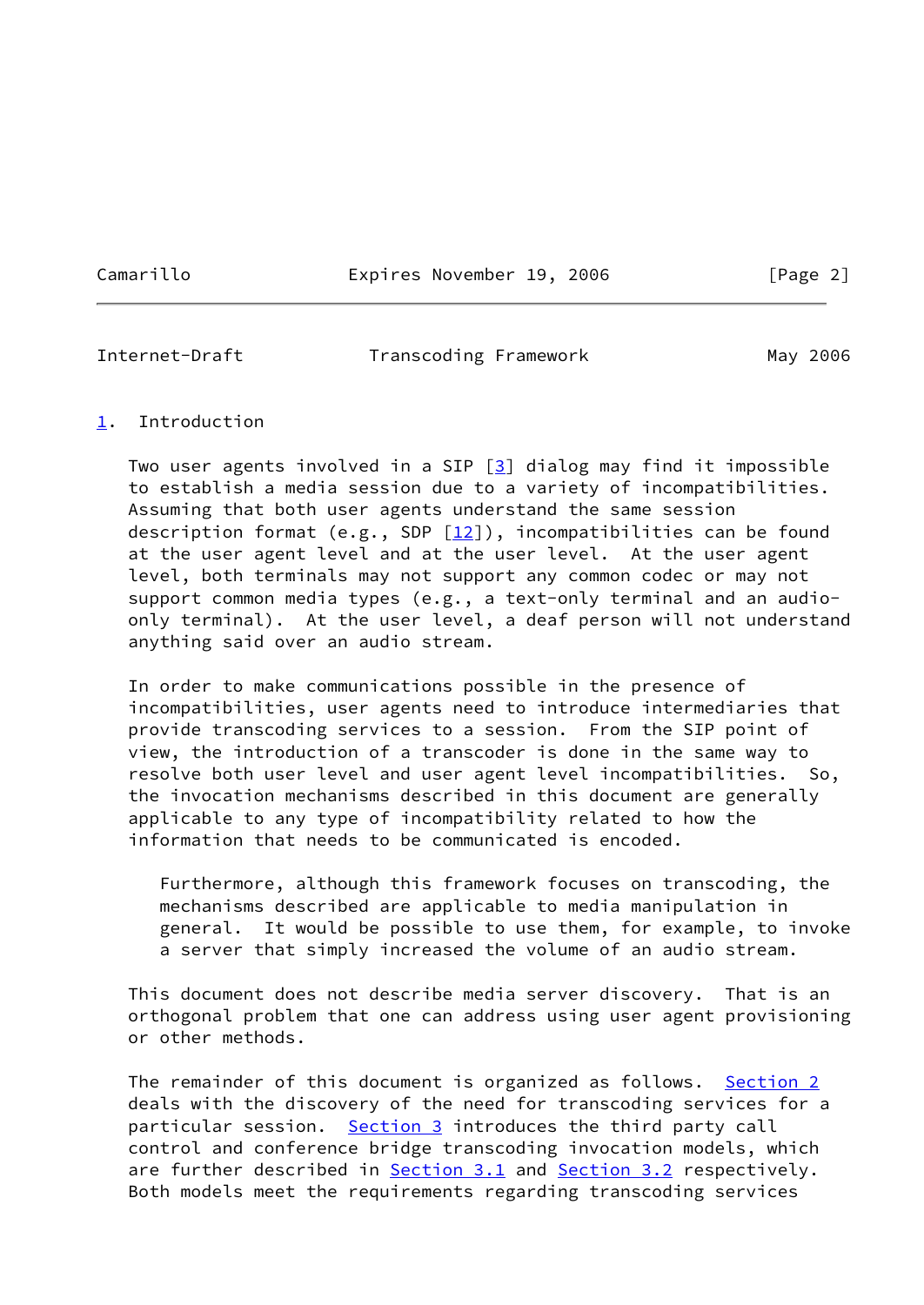invocation in  $RFC3351$  [[6\]](#page-9-3) to support deaf, hard of hearing, and speech-impaired individuals.

#### <span id="page-3-0"></span>[2](#page-3-0). Discovery of the Need for Transcoding Services

 According to the one-party consent model defined in [RFC 3238](https://datatracker.ietf.org/doc/pdf/rfc3238) [\[2\]](#page-8-5), services that involve media manipulation invocation are best invoked by one of the end-points involved in the communication, as opposed to being invoked by an intermediary in the network. Following this principle, one of the end-points should be the one detecting that transcoding is needed for a particular session.

| Camarillo | Expires November 19, 2006 |  | [Page 3] |  |
|-----------|---------------------------|--|----------|--|
|           |                           |  |          |  |

<span id="page-3-1"></span>Internet-Draft Transcoding Framework May 2006

 In order to decide whether or not transcoding is needed, a user agent needs to know the capabilities of the remote user agent. A user agent acting as an offerer  $[4]$  $[4]$  typically obtains this knowledge by downloading a presence document that includes media capabilities (e.g., Bob is available on a terminal that only supports audio) or by getting an SDP description of media capabilities as defined in [RFC](https://datatracker.ietf.org/doc/pdf/rfc3264) [3264](https://datatracker.ietf.org/doc/pdf/rfc3264) [\[4\]](#page-9-4).

Presence documents are typically received in a NOTIFY  $[5]$  $[5]$  request as a result of a subscription. SDP media capabilities descriptions are typically received in a 200 (OK) response to an OPTIONS request or in a 488 (Not Acceptable Here) response to an INVITE.

 It is recommended that an offerer does not invoke transcoding services before making sure that the answerer does not support the capabilities needed for the session. Making wrong assumptions about the answerer's capabilities can lead to situations where two transcoders are introduced (one by the offerer and one by the answerer) in a session that would not need any transcoding services at all.

 An example of the situation above is a call between two GSM phones (without using transcoding-free operation). Both phones use a GSM codec, but the speech is converted from GSM to PCM by the originating MSC (Mobile Switching Center) and from PCM back to GSM by the terminating MSC.

 Note that transcoding services can be symmetric (e.g., speech-to-text plus text-to-speech) or asymmetric (e.g., a one-way speech-to-text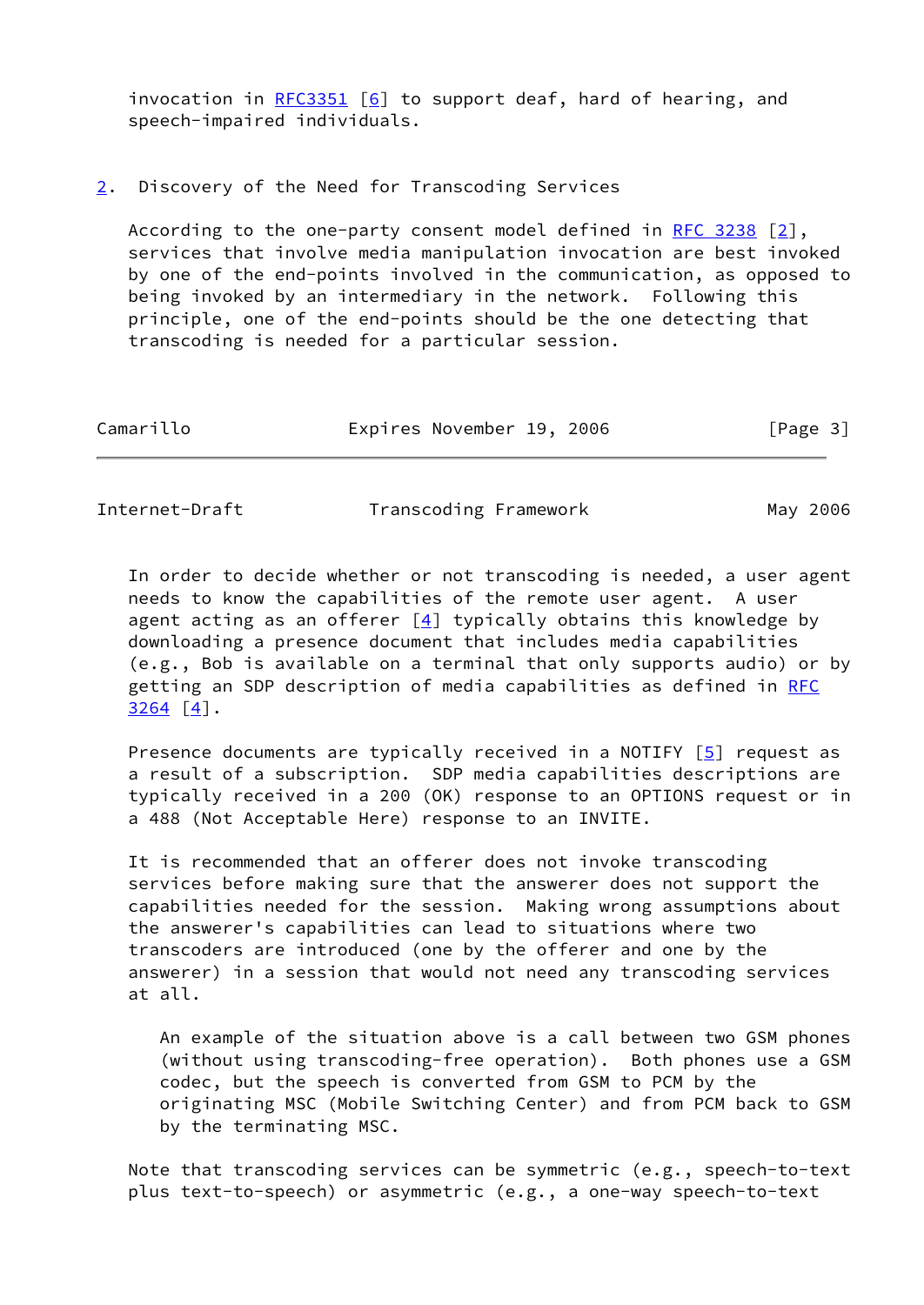transcoding for a hearing-impaired user that can talk).

# <span id="page-4-0"></span>[3](#page-4-0). Transcoding Services Invocation

 Once the need for transcoding for a particular session has been identified as described in  $Section 2$ , one of the user agents needs to invoke transcoding services.

 As stated earlier, transcoder location is outside the scope of this document. So, we assume that the user agent invoking transcoding services knows the URI of a server that provides them.

 Invoking transcoding services from a server (T) for a session between two user agents (A and B) involves establishing two media sessions; one between A and T and another between T and B. How to invoke T's services (i.e., how to establish both A-T and T-B sessions) depends on how we model the transcoding service. We have considered two models for invoking a transcoding service. The first is to use third

| Camarillo | Expires November 19, 2006 |  | [Page 4] |  |
|-----------|---------------------------|--|----------|--|
|           |                           |  |          |  |

<span id="page-4-2"></span>Internet-Draft Transcoding Framework May 2006

party call control  $[7]$  $[7]$ , also referred to as 3pcc. The second is to use a (dial-in and dial-out) conference bridge that negotiates the appropriate media parameters on each individual leg (i.e., A-T and  $T-B$ ).

 [Section 3.1](#page-4-1) analyzes the applicability of the third party call control model and [Section 3.2](#page-5-0) analyzes the applicability of the conference bridge transcoding invocation model.

<span id="page-4-1"></span>[3.1](#page-4-1). Third Party Call Control Transcoding Model

In the 3pcc transcoding model, defined in  $[10]$  $[10]$ , the user agent invoking the transcoding service has a signalling relationship with the transcoder and another signalling relationship with the remote user agent. There is no signalling relationship between the transcoder and the remote user agent, as shown in Figure 1.

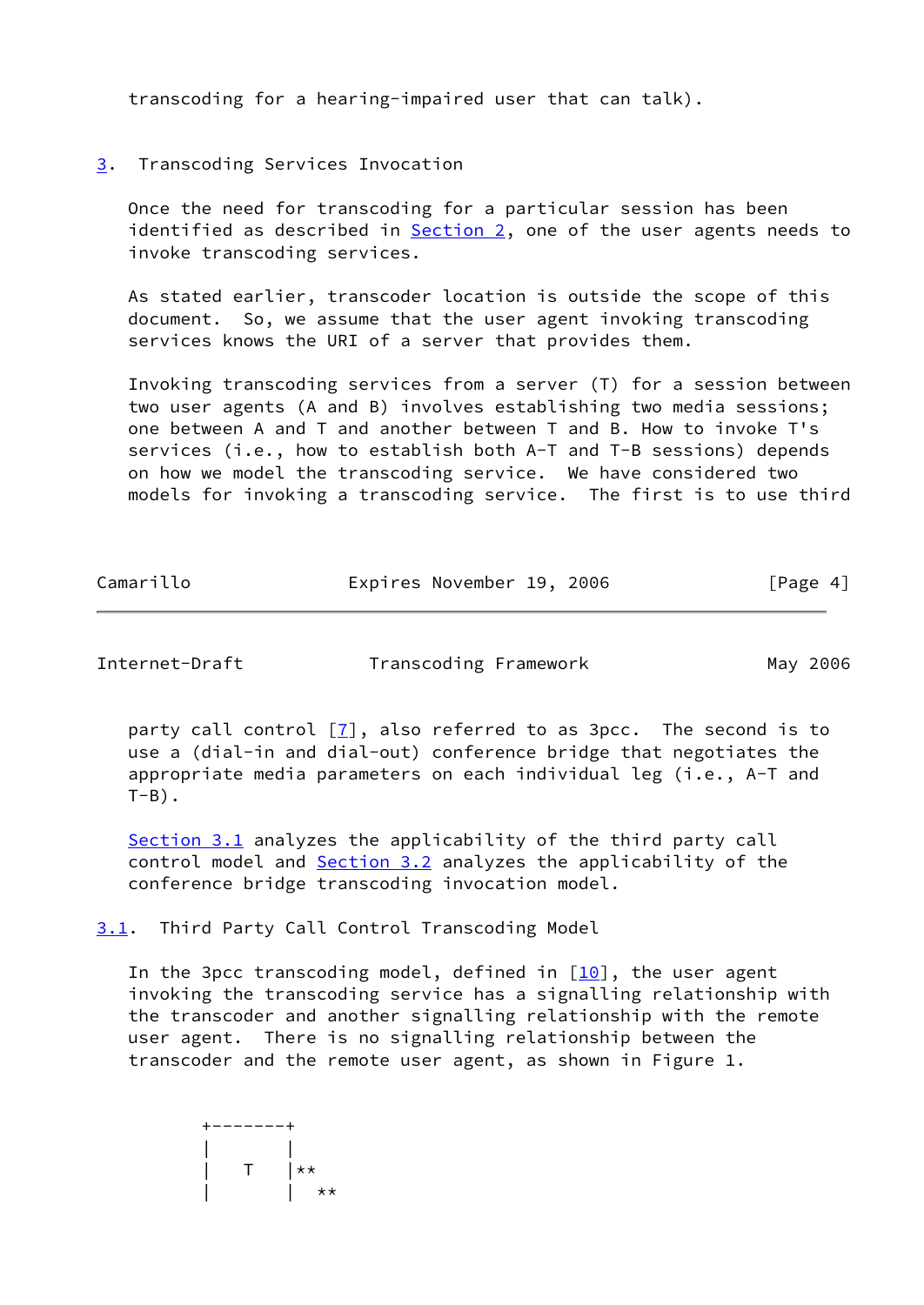

 <-SIP-> Signalling \*\*\*\*\*\*\* Media

Figure 1: Third party call control model

 This model is suitable for advanced endpoints that are able to perform third party call control. It allows end-points to invoke transcoding services on a stream basis. That is, the media streams that need transcoding are routed through the transcoder while the streams that do not need it are sent directly between the endpoints. This model also allows to invoke one transcoder for the sending

| Camarillo | Expires November 19, 2006 | [Page 5] |
|-----------|---------------------------|----------|
|           |                           |          |

<span id="page-5-1"></span>Internet-Draft Transcoding Framework May 2006

 direction and a different one for the receiving direction of the same stream.

 Invoking a transcoder in the middle of an ongoing session is also quite simple. This is useful when session changes occur (e.g., an audio session is upgraded to an audio/video session) and the end points cannot cope with the changes (e.g., they had common audio codecs but no common video codecs).

 The privacy level that is achieved using 3pcc is high, since the transcoder does not see the signalling between both end-points. In this model, the transcoder only has access to the information that is strictly needed to perform its function.

<span id="page-5-0"></span>[3.2](#page-5-0). Conference Bridge Transcoding Model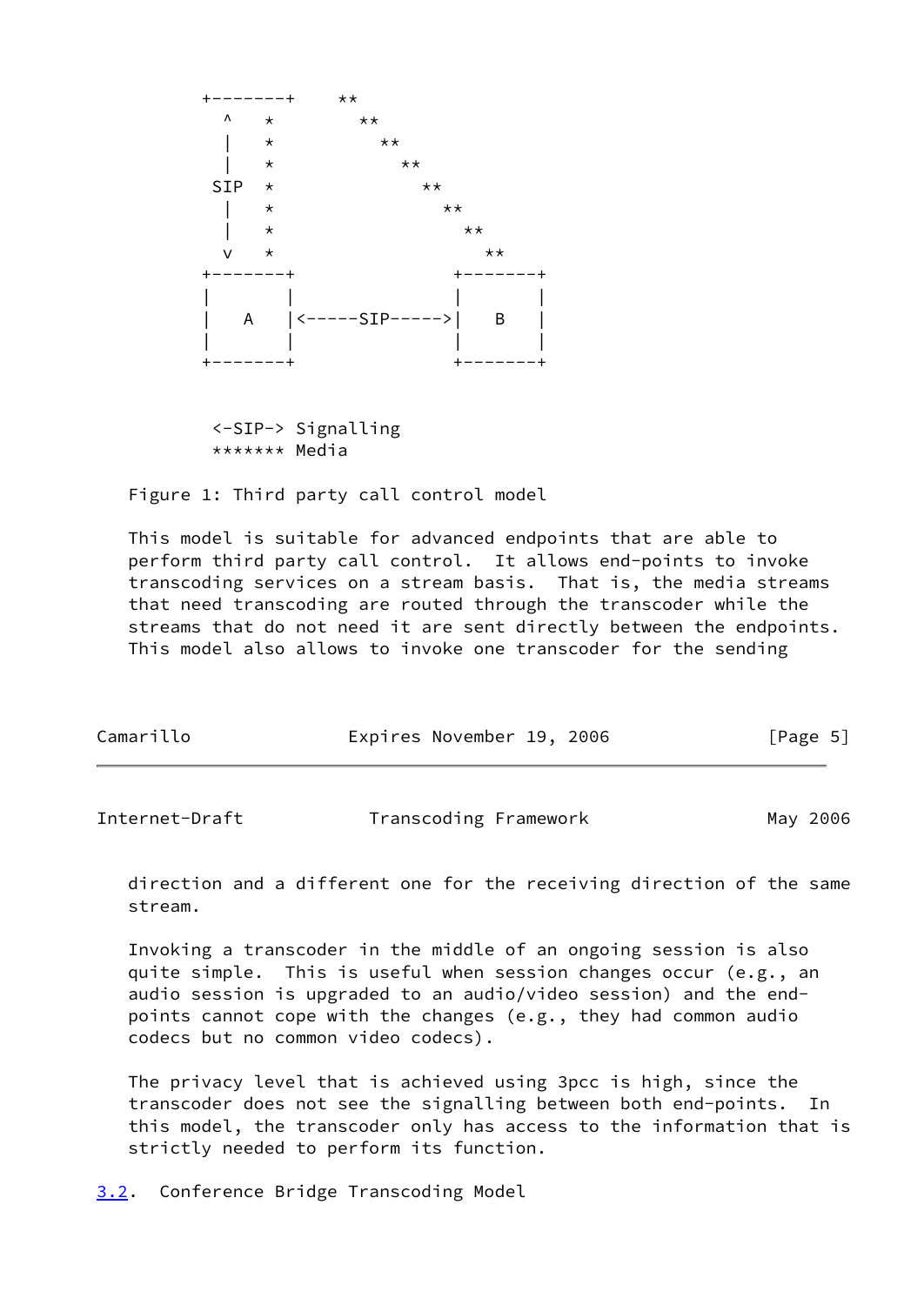In a centralized conference, there are a number of media streams between the conference server and each participant of a conference. For a given media type (e.g., audio) the conference server sends, over each individual stream, the media received over the rest of the streams, typically performing some mixing. If the capabilities of all the endpoints participating in the conference are not the same, the conference server may have to send audio to different participants using different audio codecs.

 Consequently, we can model a transcoding service as a two-party conference server that may change not only the codec in use, but also the format of the media (e.g., audio to text).

 Using this model, T behaves as a B2BUA (Back-to-Back User Agent) and the whole A-T-B session is established as described in  $[11]$  $[11]$ . Figure 2 shows the signalling relationships between the end-points and the transcoder.

Camarillo Expires November 19, 2006 [Page 6]

<span id="page-6-0"></span>

Internet-Draft Transcoding Framework May 2006

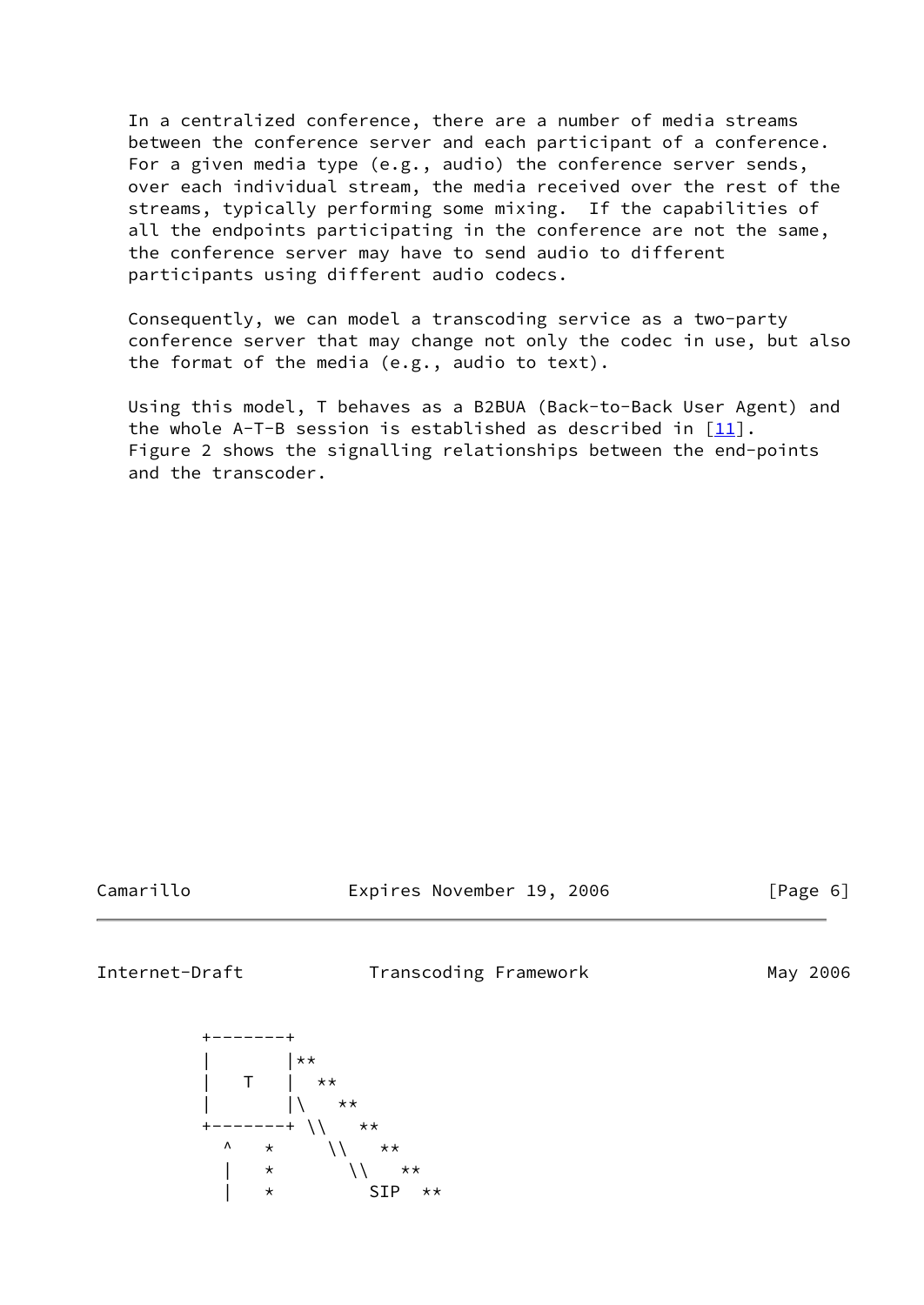

 <-SIP-> Signalling \*\*\*\*\*\*\* Media

Figure 2: Conference bridge model

 In the conferencing bridge model, the end-point invoking the transcoder is generally involved in less signalling exchanges than in the 3pcc model. This may be an important feature for end-points using low bandwidth or high-delay access links (e.g., some wireless accesses).

 On the other hand, this model is less flexible than the 3pcc model. It is not possible to use different transcoders for different streams or for different directions of a stream.

 Invoking a transcoder in the middle of an ongoing session or changing from one transcoder to another requires the remote end-point to support the Replaces  $[9]$  extension. At present, not many user agents support it.

 Simple end-points that cannot perform 3pcc and thus cannot use the 3pcc model, of course, need to use the conference bridge model.

#### <span id="page-7-0"></span>[4](#page-7-0). Security Considerations

 The specifications of the 3pcc and the conferencing transcoding models discuss security issues directly related to the implementation of those models. Additionally, there are some considerations that

| Camarillo | Expires November 19, 2006 |  |  | [Page 7] |
|-----------|---------------------------|--|--|----------|
|-----------|---------------------------|--|--|----------|

<span id="page-7-1"></span>

| Internet-Draft | Transcoding Framework | May 2006 |
|----------------|-----------------------|----------|
|                |                       |          |

apply to transcoding in general.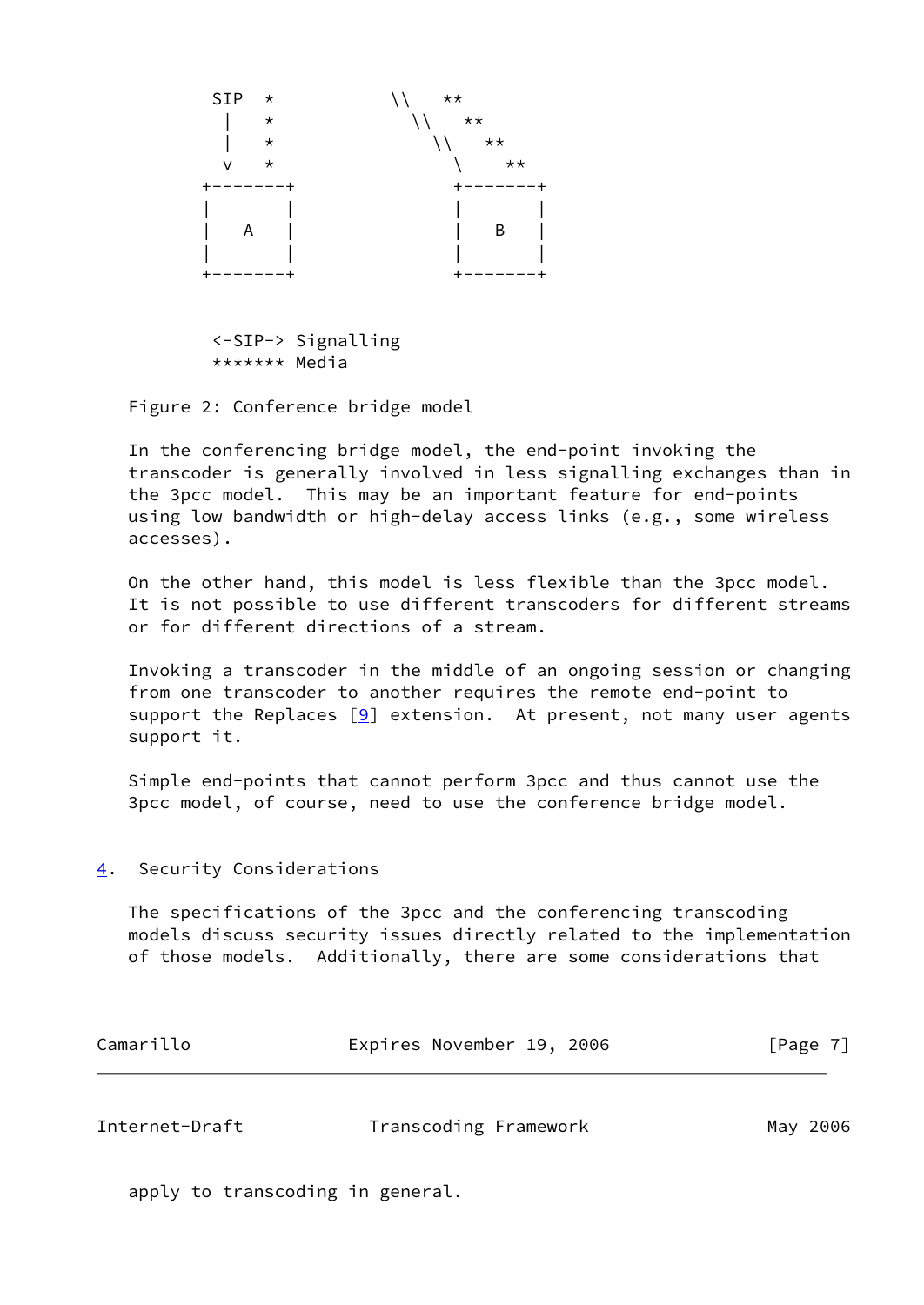In a session, a transcoder has access to at least some of the media exchanged between the endpoints. In order to avoid rogue transcoders getting access to those media, it is recommended that endpoints authenticate the transcoder. TLS  $[1]$  $[1]$  and S/MIME  $[8]$  can be used for this purpose.

 To achieve a higher degree of privacy, endpoints following the 3pcc transcoding model can use one transcoder in one direction and a different one in the other direction. This way, no single transcoder has access to all the media exchanged between the endpoints.

 The fact that transcoders need to access media exchanged between the endpoints implies that endpoints cannot use end-to-end media security mechanisms. Media encryption would not allow the transcoder to access the media and media integrity protection would not allow the transcoder to modify the media (which is obviously necessary to perform the transcoding function). Nevertheless, endpoints can still use media security between the transcoder and themselves.

<span id="page-8-0"></span>[5](#page-8-0). IANA Considerations

This document does not contain any IANA actions.

# <span id="page-8-1"></span>[6](#page-8-1). Contributors

 This document is the result of discussions amongst the conferencing design team. The members of this team include Eric Burger, Henning Schulzrinne and Arnoud van Wijk.

# <span id="page-8-2"></span>[7](#page-8-2). References

# <span id="page-8-3"></span>[7.1](#page-8-3). Normative References

- <span id="page-8-6"></span> [1] Dierks, T. and C. Allen, "The TLS Protocol Version 1.0", [RFC 2246](https://datatracker.ietf.org/doc/pdf/rfc2246), January 1999.
- <span id="page-8-5"></span> [2] Floyd, S. and L. Daigle, "IAB Architectural and Policy Considerations for Open Pluggable Edge Services", [RFC 3238](https://datatracker.ietf.org/doc/pdf/rfc3238), January 2002.
- <span id="page-8-4"></span> [3] Rosenberg, J., Schulzrinne, H., Camarillo, G., Johnston, A., Peterson, J., Sparks, R., Handley, M., and E. Schooler, "SIP: Session Initiation Protocol", [RFC 3261,](https://datatracker.ietf.org/doc/pdf/rfc3261) June 2002.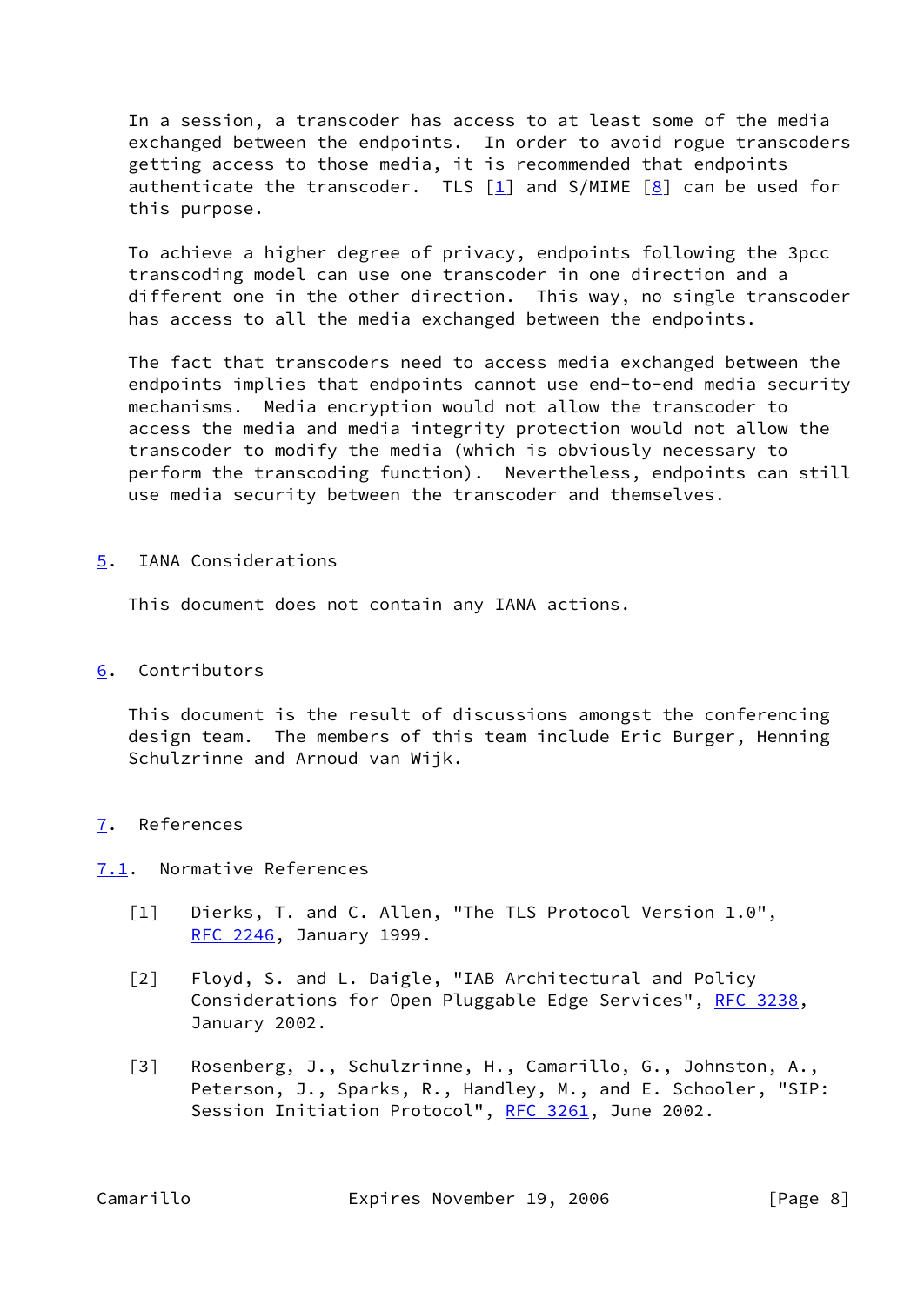- <span id="page-9-4"></span><span id="page-9-1"></span> [4] Rosenberg, J. and H. Schulzrinne, "An Offer/Answer Model with Session Description Protocol (SDP)", [RFC 3264,](https://datatracker.ietf.org/doc/pdf/rfc3264) June 2002.
- <span id="page-9-5"></span> [5] Roach, A., "Session Initiation Protocol (SIP)-Specific Event Notification", [RFC 3265](https://datatracker.ietf.org/doc/pdf/rfc3265), June 2002.
- <span id="page-9-3"></span> [6] Charlton, N., Gasson, M., Gybels, G., Spanner, M., and A. van Wijk, "User Requirements for the Session Initiation Protocol (SIP) in Support of Deaf, Hard of Hearing and Speech-impaired Individuals", [RFC 3351,](https://datatracker.ietf.org/doc/pdf/rfc3351) August 2002.
- <span id="page-9-6"></span> [7] Rosenberg, J., Peterson, J., Schulzrinne, H., and G. Camarillo, "Best Current Practices for Third Party Call Control (3pcc) in the Session Initiation Protocol (SIP)", [BCP 85](https://datatracker.ietf.org/doc/pdf/bcp85), [RFC 3725](https://datatracker.ietf.org/doc/pdf/rfc3725), April 2004.
- <span id="page-9-10"></span> [8] Ramsdell, B., "Secure/Multipurpose Internet Mail Extensions (S/MIME) Version 3.1 Certificate Handling", [RFC 3850](https://datatracker.ietf.org/doc/pdf/rfc3850), July 2004.
- <span id="page-9-9"></span> [9] Mahy, R., Biggs, B., and R. Dean, "The Session Initiation Protocol (SIP) "Replaces" Header", [RFC 3891](https://datatracker.ietf.org/doc/pdf/rfc3891), September 2004.
- <span id="page-9-7"></span> [10] Camarillo, G., Burger, E., Schulzrinne, H., and A. van Wijk, "Transcoding Services Invocation in the Session Initiation Protocol (SIP) Using Third Party Call Control (3pcc)", [RFC 4117](https://datatracker.ietf.org/doc/pdf/rfc4117), June 2005.
- <span id="page-9-8"></span> [11] Camarillo, G., "The Session Initiation Protocol (SIP) Conference Bridge Transcoding Model", [draft-ietf-sipping-transc-conf-02](https://datatracker.ietf.org/doc/pdf/draft-ietf-sipping-transc-conf-02) (work in progress), January 2006.
- <span id="page-9-2"></span><span id="page-9-0"></span>[7.2](#page-9-0). Informative References
	- [12] Handley, M., "SDP: Session Description Protocol", [draft-ietf-mmusic-sdp-new-26](https://datatracker.ietf.org/doc/pdf/draft-ietf-mmusic-sdp-new-26) (work in progress), January 2006.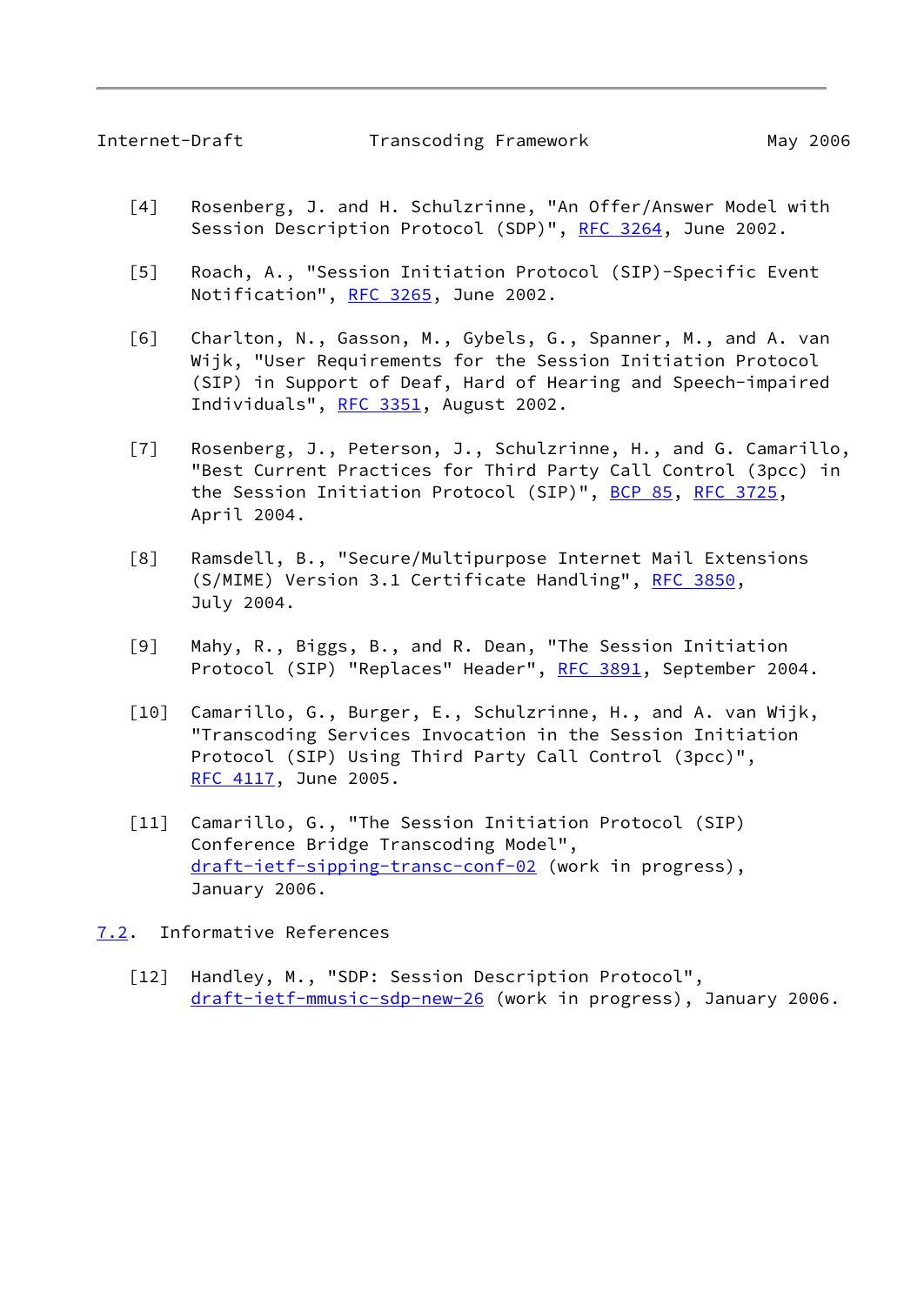<span id="page-10-0"></span>Internet-Draft Transcoding Framework May 2006

Author's Address

 Gonzalo Camarillo Ericsson Hirsalantie 11 Jorvas 02420 Finland

Email: Gonzalo.Camarillo@ericsson.com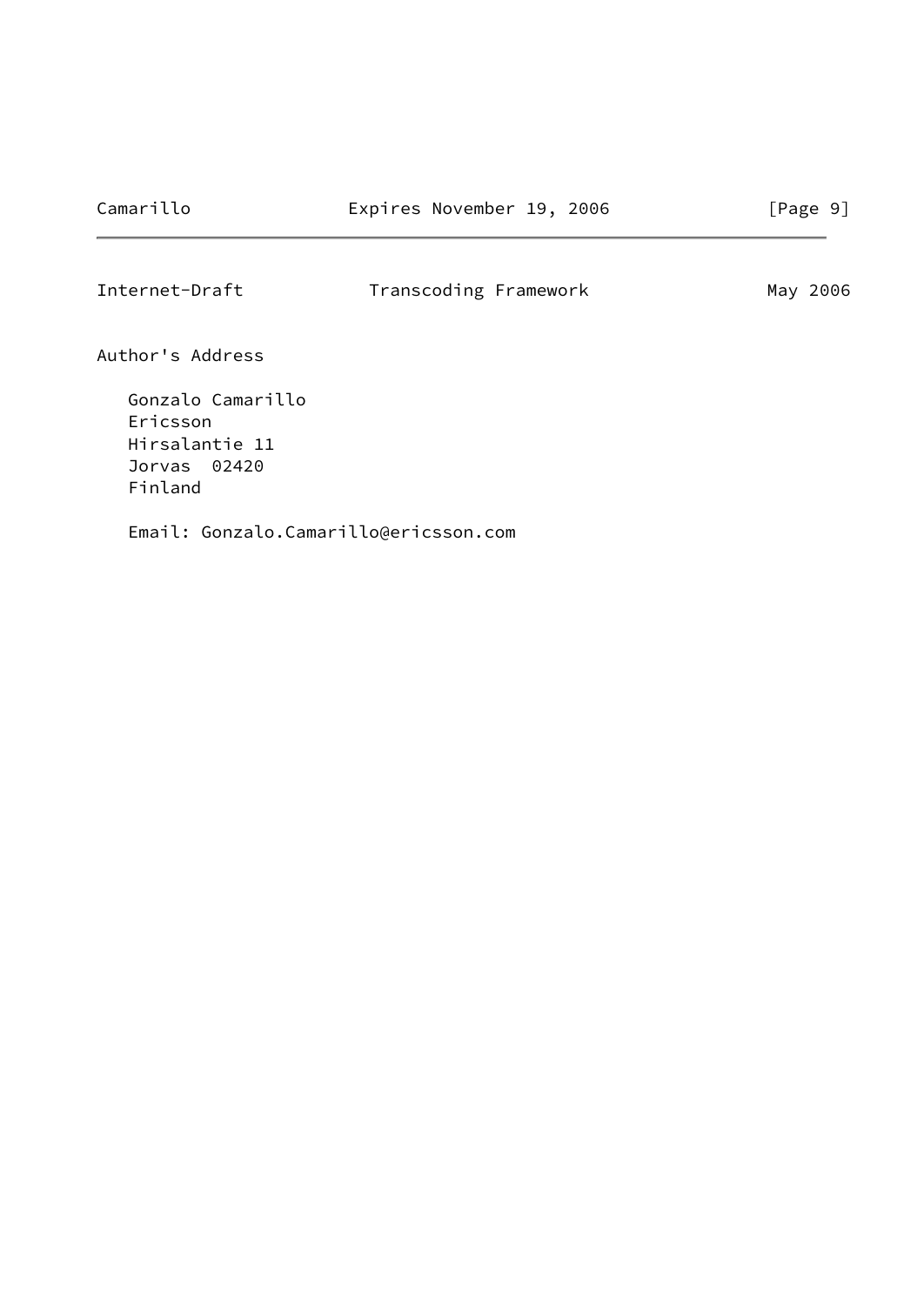Camarillo **Expires November 19, 2006** [Page 10]

<span id="page-11-0"></span>Internet-Draft Transcoding Framework May 2006

Intellectual Property Statement

 The IETF takes no position regarding the validity or scope of any Intellectual Property Rights or other rights that might be claimed to pertain to the implementation or use of the technology described in this document or the extent to which any license under such rights might or might not be available; nor does it represent that it has made any independent effort to identify any such rights. Information on the procedures with respect to rights in RFC documents can be found in [BCP 78](https://datatracker.ietf.org/doc/pdf/bcp78) and [BCP 79](https://datatracker.ietf.org/doc/pdf/bcp79).

 Copies of IPR disclosures made to the IETF Secretariat and any assurances of licenses to be made available, or the result of an attempt made to obtain a general license or permission for the use of such proprietary rights by implementers or users of this specification can be obtained from the IETF on-line IPR repository at <http://www.ietf.org/ipr>.

 The IETF invites any interested party to bring to its attention any copyrights, patents or patent applications, or other proprietary rights that may cover technology that may be required to implement this standard. Please address the information to the IETF at ietf-ipr@ietf.org.

Disclaimer of Validity

 This document and the information contained herein are provided on an "AS IS" basis and THE CONTRIBUTOR, THE ORGANIZATION HE/SHE REPRESENTS OR IS SPONSORED BY (IF ANY), THE INTERNET SOCIETY AND THE INTERNET ENGINEERING TASK FORCE DISCLAIM ALL WARRANTIES, EXPRESS OR IMPLIED, INCLUDING BUT NOT LIMITED TO ANY WARRANTY THAT THE USE OF THE